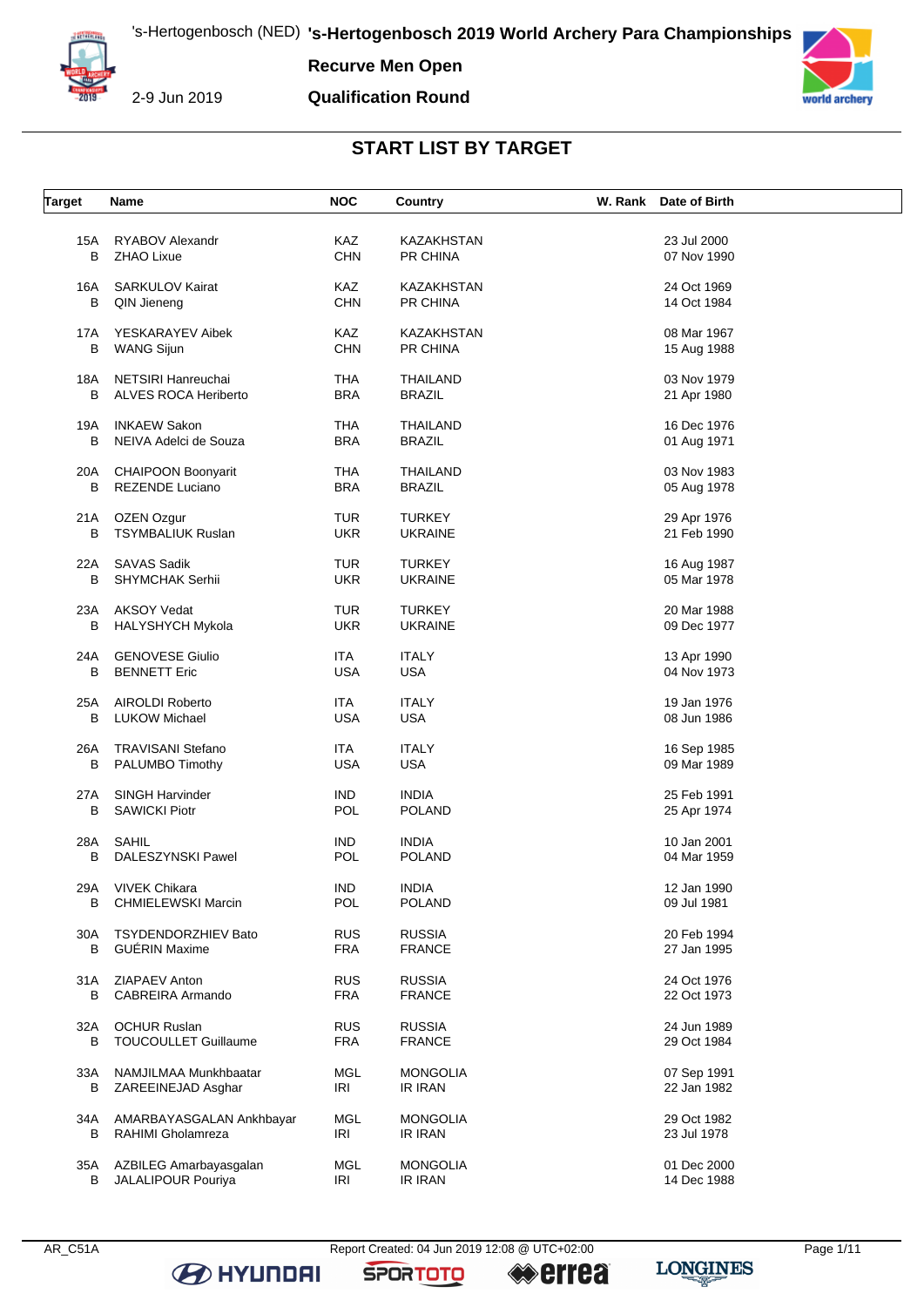

**Recurve Men Open**

**Qualification Round**



## **START LIST BY TARGET**

| <b>Target</b> | Name                               | <b>NOC</b> | Country               | W. Rank | Date of Birth |  |
|---------------|------------------------------------|------------|-----------------------|---------|---------------|--|
| 36A           | <b>UEYAMA Tomohiro</b>             | <b>JPN</b> | <b>JAPAN</b>          |         |               |  |
| B             | PARK Jun Beom                      | <b>KOR</b> | <b>KOREA</b>          |         | 28 Aug 1987   |  |
|               |                                    |            |                       |         | 23 Apr 1991   |  |
| 37A           | <b>HASEGAWA Takahiro</b>           | <b>JPN</b> | <b>JAPAN</b>          |         | 27 Jun 1989   |  |
| B             | KIM Min Su                         | <b>KOR</b> | <b>KOREA</b>          |         | 27 Apr 1999   |  |
| 38A           | <b>ONODERA Kimimasa</b>            | <b>JPN</b> | <b>JAPAN</b>          |         | 22 Jul 1983   |  |
| B             | <b>NA Giveon</b>                   | <b>KOR</b> | <b>KOREA</b>          |         | 13 Dec 1975   |  |
|               |                                    |            |                       |         |               |  |
| 39A           | <b>JAMALUDDIN Ahmad Jaffri</b>     | <b>MAS</b> | <b>MALAYSIA</b>       |         | 25 Feb 1985   |  |
| B             | <b>KOSTAL Vaclav</b>               | <b>CZE</b> | <b>CZECH REPUBLIC</b> |         | 01 Jun 1970   |  |
|               |                                    |            |                       |         |               |  |
| 40A           | <b>CHARLIE Jikulis</b>             | <b>MAS</b> | <b>MALAYSIA</b>       |         | 12 Jan 1992   |  |
| B             | <b>CHALOUPSKY Martin</b>           | CZE        | <b>CZECH REPUBLIC</b> |         | 27 Feb 1979   |  |
| 41A           | <b>SELVATHAMBY Suresh</b>          | <b>MAS</b> | <b>MALAYSIA</b>       |         | 24 Aug 1993   |  |
| B             | <b>BROWNE Paul</b>                 | <b>GBR</b> | <b>GREAT BRITAIN</b>  |         | 11 Apr 1961   |  |
|               |                                    |            |                       |         |               |  |
| 42A           | CHOW Chi Yuen                      | <b>HKG</b> | <b>HKG</b>            |         | 23 Dec 1972   |  |
| В             | PHILLIPS David                     | <b>GBR</b> | <b>GREAT BRITAIN</b>  |         | 22 Apr 1966   |  |
| 43A           | <b>TSENG Lung-Hui</b>              | <b>TPE</b> | <b>CHINESE TAIPEI</b> |         | 10 Apr 1959   |  |
| B             | <b>MARIN RODRIGUEZ Jose Manuel</b> | <b>ESP</b> | <b>SPAIN</b>          |         | 19 Jul 1971   |  |
|               |                                    |            |                       |         |               |  |
| 44A           | SAMPATH BANDARA Megahamulea Gadara | SRI        | <b>SRI LANKA</b>      |         | 24 Jul 1989   |  |
| B             | <b>MILLER Adrian</b>               | <b>RSA</b> | <b>SOUTH AFRICA</b>   |         | 21 Sep 1970   |  |
| 45A           | MUSAYEV Jahan                      | <b>AZE</b> | AZERBAIJAN            |         | 03 Mar 1978   |  |
| B             | <b>JONASTS Gints</b>               | LAT        | LATVIA                |         | 09 Apr 1972   |  |
|               |                                    |            |                       |         |               |  |
| 46A           | MARTINEZ MEDINA Ramon Antonio      | <b>PUR</b> | PUERTO RICO           |         | 12 Nov 1965   |  |
| B             | <b>FABCIC Dejan</b>                | <b>SLO</b> | <b>SLOVENIA</b>       |         | 16 Sep 1977   |  |
| 47A           | <b>MOLINA Efren</b>                | <b>MEX</b> | <b>MEXICO</b>         |         | 06 Jan 1982   |  |
| B             | <b>IVAN David</b>                  | <b>SVK</b> | <b>SLOVAKIA</b>       |         | 26 Jan 2000   |  |
|               |                                    |            |                       |         |               |  |
| 48A           | SZARSZEWSKI Maik                   | <b>GER</b> | <b>GERMANY</b>        |         | 14 May 1972   |  |

**B** HYUNDAI

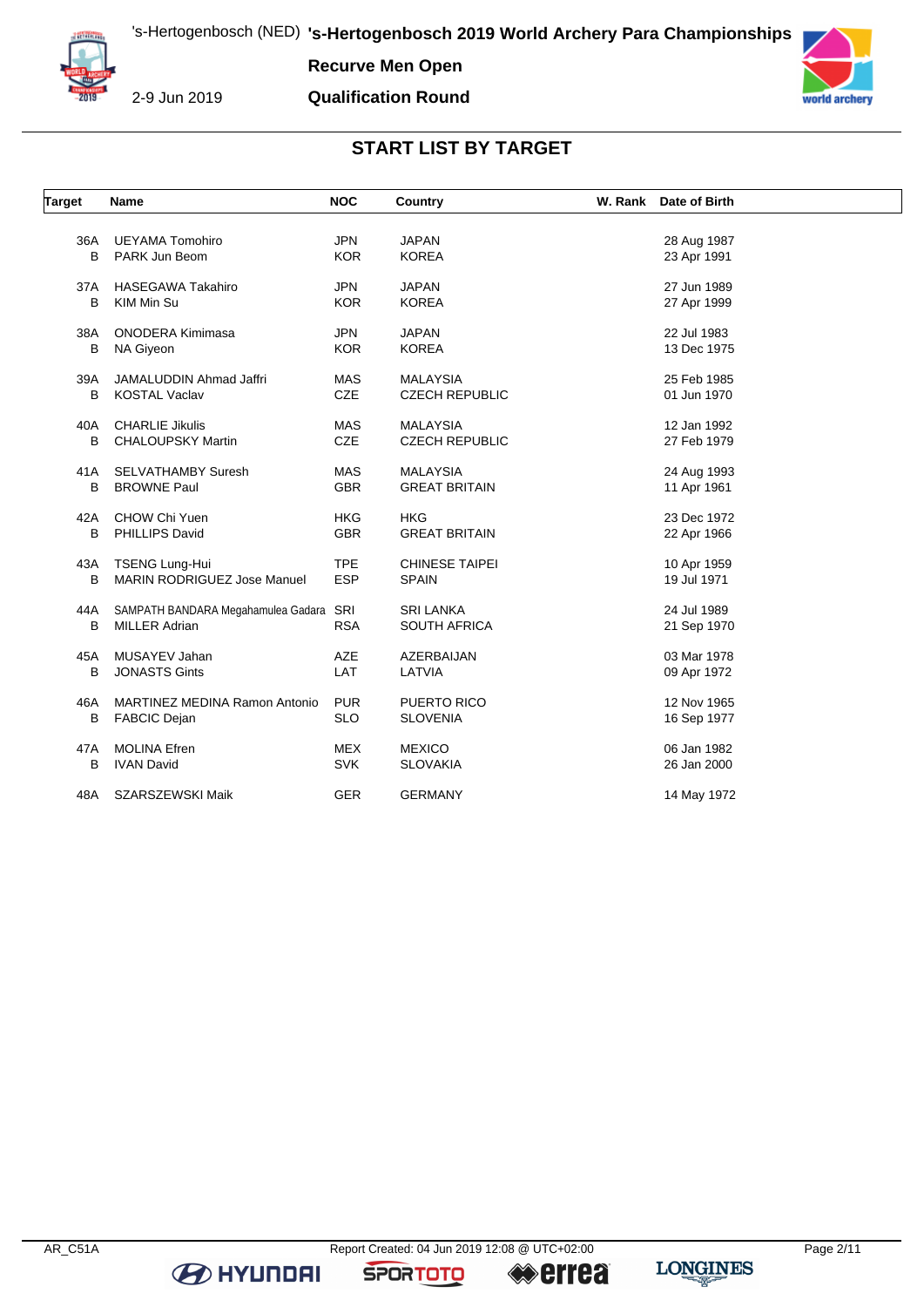

**Recurve Women Open**

**Qualification Round**



### **START LIST BY TARGET**

| <b>Target</b> | Name                       | <b>NOC</b> | Country               | W. Rank Date of Birth |  |
|---------------|----------------------------|------------|-----------------------|-----------------------|--|
|               |                            |            |                       |                       |  |
| 30A           | <b>FLORENO Veronica</b>    | <b>ITA</b> | <b>ITALY</b>          | 29 May 1981           |  |
| B             | <b>DERGOVICS Fabiola</b>   | <b>BRA</b> | <b>BRAZIL</b>         | 23 Jun 1967           |  |
| 31 A          | <b>MIJNO Elisabetta</b>    | <b>ITA</b> | <b>ITALY</b>          | 10 Jan 1986           |  |
| В             | <b>LAYOLLE Patricia</b>    | <b>BRA</b> | <b>BRAZIL</b>         | 05 May 1957           |  |
|               |                            |            |                       |                       |  |
| 32A           | ROSADA Annalisa            | <b>ITA</b> | <b>ITALY</b>          | 27 Jun 1975           |  |
| B             | SILVA CARVALHO Thais       | <b>BRA</b> | <b>BRAZIL</b>         | 14 Jun 1992           |  |
| 33A           | GAO Fangxia                | <b>CHN</b> | PR CHINA              | 07 Mar 1982           |  |
| В             | SENGUL Yagmur              | <b>TUR</b> | <b>TURKEY</b>         | 18 Jan 1994           |  |
|               |                            |            |                       |                       |  |
| 34A           | WU Chunyan                 | <b>CHN</b> | PR CHINA              | 06 Dec 1989           |  |
| В             | OZBEY TORUN Zehra          | TUR        | <b>TURKEY</b>         | 07 Sep 1982           |  |
|               |                            |            |                       |                       |  |
| 35A           | LIN Dandan                 | <b>CHN</b> | PR CHINA              | 29 Oct 1991           |  |
| B             | <b>EROGLU Merve Nur</b>    | <b>TUR</b> | <b>TURKEY</b>         | 25 Mar 1993           |  |
| 36A           | SIDORENKO Margarita        | <b>RUS</b> | <b>RUSSIA</b>         | 17 Jan 1988           |  |
| в             | SHIGESADA Chika            | <b>JPN</b> | <b>JAPAN</b>          | 22 Nov 1982           |  |
|               |                            |            |                       |                       |  |
| 37A           | MIRZAALIEVA Buriyat        | <b>RUS</b> | <b>RUSSIA</b>         | 01 Jan 1983           |  |
| в             | NAKANISHI Aya              | <b>JPN</b> | <b>JAPAN</b>          | 19 Aug 1985           |  |
|               |                            |            |                       |                       |  |
| 38A           | <b>BARANTSEVA Svetlana</b> | <b>RUS</b> | <b>RUSSIA</b>         | 02 Jul 1977           |  |
| 39A           | <b>KIM Ran Sook</b>        | <b>KOR</b> | <b>KOREA</b>          | 30 Jun 1967           |  |
| В             | RAVISH Emma Rose           | <b>USA</b> | <b>USA</b>            | 16 Dec 1999           |  |
|               |                            |            |                       |                       |  |
| 40A           | JO Jang Moon               | <b>KOR</b> | <b>KOREA</b>          | 17 Dec 1966           |  |
| B             | DZOBA-BALYAN Roksolana     | <b>UKR</b> | <b>UKRAINE</b>        | 03 Oct 1982           |  |
| 41A           | <b>CHAISTY Hazel</b>       | GBR        | <b>GREAT BRITAIN</b>  | 31 Aug 1972           |  |
| В             | SHATKOVSKA Svitlana        | <b>UKR</b> | <b>UKRAINE</b>        | 12 Apr 1977           |  |
|               |                            |            |                       |                       |  |
| 42A           | NADARAJAH Tania            | <b>GBR</b> | <b>GREAT BRITAIN</b>  | 26 Aug 1980           |  |
| В             | <b>LEE Yun-Hsien</b>       | <b>TPE</b> | <b>CHINESE TAIPEI</b> | 24 Nov 1960           |  |
| 43A           | OLSZEWSKA Milena           | <b>POL</b> | <b>POLAND</b>         |                       |  |
| В             |                            | MAS        | <b>MALAYSIA</b>       | 21 May 1984           |  |
|               | KUEH Jennyla               |            |                       | 10 Feb 1989           |  |
| 44A           | POIMENIDOU Dorothea        | GRE        | <b>GREECE</b>         | 08 Mar 1995           |  |
| В             | NEMATI Zahra               | IRI        | IR IRAN               | 30 Apr 1985           |  |
|               |                            |            |                       |                       |  |
| 45A           | VALIYEVA Zinyat            | AZE        | AZERBAIJAN            | 06 May 1974           |  |
| В             | SIDKOVA Marketa            | CZE        | <b>CZECH REPUBLIC</b> | 31 Dec 1986           |  |
| 46A           | KHUTHAWISAP Wasana         | <b>THA</b> | <b>THAILAND</b>       | 25 May 1976           |  |
| В             | POOJA Pooja                | <b>IND</b> | <b>INDIA</b>          | 30 Jun 1997           |  |
|               |                            |            |                       |                       |  |
| 47A           | <b>MELLE</b> leva          | LAT        | LATVIA                | 01 Apr 1985           |  |
| В             | BUYANJARGAL Oyun-Erdene    | MGL        | <b>MONGOLIA</b>       | 02 Aug 1984           |  |

**B** HYUNDAI

**SPORTOTO** 

**LONGINES errea**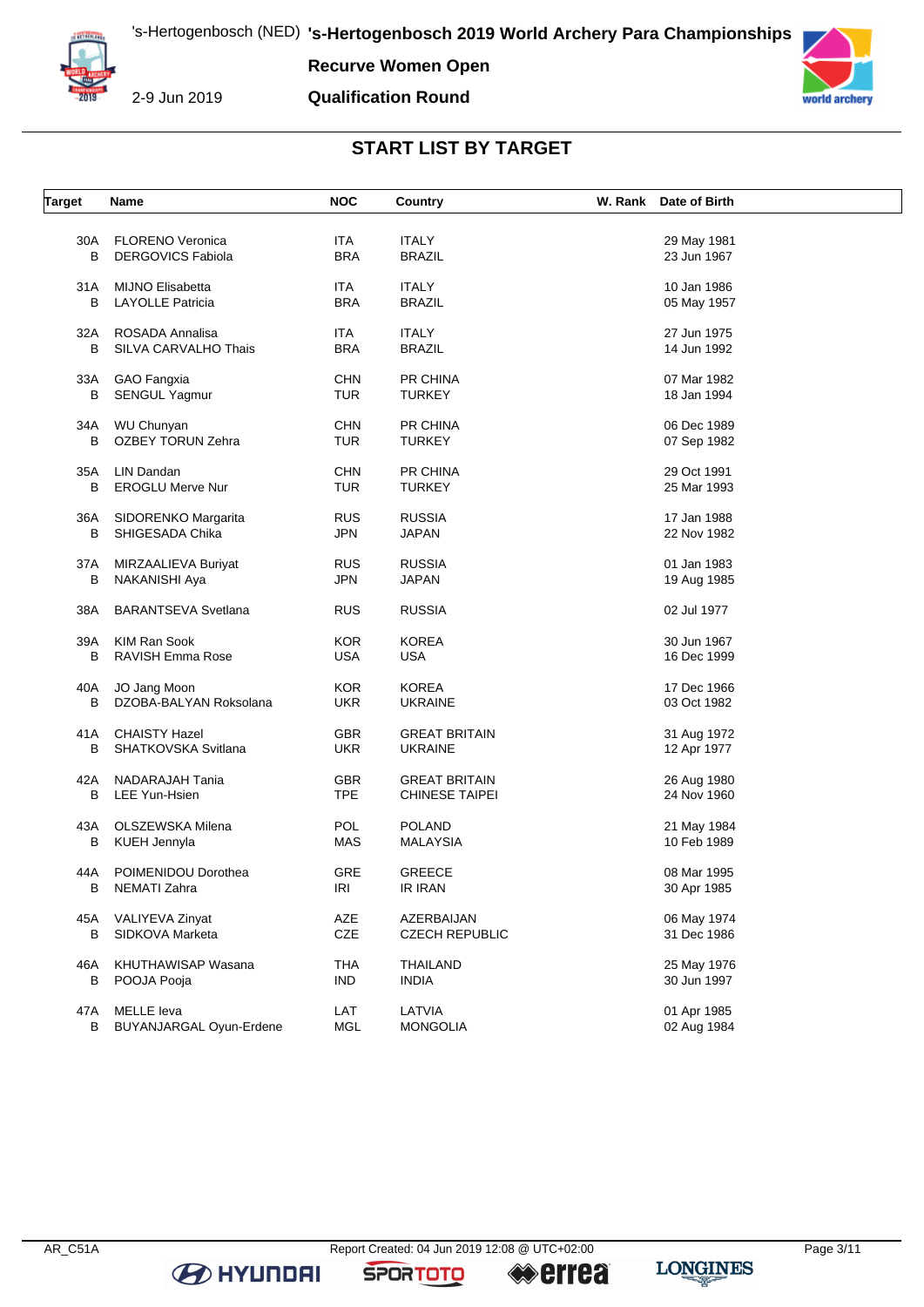

**Compound Men Open**

#### **Qualification Round**



#### **START LIST BY TARGET**

| <b>Target</b> | Name                        | <b>NOC</b> | Country              | W. Rank Date of Birth |  |
|---------------|-----------------------------|------------|----------------------|-----------------------|--|
|               |                             |            |                      |                       |  |
| 8A            | CARNEIRO SILVA Joao Ivison  | <b>BRA</b> | <b>BRAZIL</b>        | 23 Nov 1982           |  |
| B             | <b>GUO Feng</b>             | <b>CHN</b> | PR CHINA             | 20 Oct 1996           |  |
|               |                             |            |                      |                       |  |
| 9Α            | DE CASTRO Andrey            | <b>BRA</b> | <b>BRAZIL</b>        | 12 Apr 1976           |  |
|               |                             |            |                      |                       |  |
| B             | Al Xinliang                 | <b>CHN</b> | PR CHINA             | 19 May 1997           |  |
|               |                             | <b>BRA</b> | <b>BRAZIL</b>        |                       |  |
| 10A           | DE SOUZA Diogo              |            |                      | 23 Apr 1993           |  |
| В             | HE Zihao                    | <b>CHN</b> | PR CHINA             | 30 May 1994           |  |
|               |                             |            |                      |                       |  |
| 11B           | <b>THOMPSON Ben</b>         | <b>USA</b> | <b>USA</b>           | 13 Sep 1982           |  |
|               |                             |            |                      |                       |  |
| 12A           | <b>MARECAK Marian</b>       | <b>SVK</b> | <b>SLOVAKIA</b>      | 28 Jun 1972           |  |
| B             | <b>SHELBY Andre</b>         | <b>USA</b> | <b>USA</b>           | 12 Aug 1966           |  |
|               |                             |            |                      |                       |  |
| 13A           | <b>KINIK Peter</b>          | <b>SVK</b> | <b>SLOVAKIA</b>      | 21 May 1986           |  |
| B             | <b>STUTZMAN Matt</b>        | <b>USA</b> | <b>USA</b>           | 10 Dec 1982           |  |
|               |                             |            |                      |                       |  |
| 14A           | <b>PAVLIK Marcel</b>        | <b>SVK</b> | <b>SLOVAKIA</b>      | 29 Sep 1975           |  |
| B             | <b>BIABANI Ramezan</b>      | IRI        | IR IRAN              | 25 Jun 1979           |  |
|               |                             |            |                      |                       |  |
| 15A           | <b>CANCELLI Giampaolo</b>   | <b>ITA</b> | <b>ITALY</b>         | 17 Jan 1968           |  |
| B             | <b>MANSHAEZADEH Alisina</b> | IRI        | IR IRAN              | 08 Sep 1988           |  |
|               |                             |            |                      |                       |  |
| 16A           | <b>BONACINA Matteo</b>      | ITA        | <b>ITALY</b>         | 03 Aug 1984           |  |
| B             | NORI Hadi                   | <b>IRI</b> | IR IRAN              | 10 Apr 1988           |  |
|               |                             |            |                      |                       |  |
| 17A           | SIMONELLI Alberto           | ITA        | <b>ITALY</b>         | 18 Jun 1967           |  |
| В             | MILNE Jonathon              | AUS        | <b>AUSTRALIA</b>     | 25 Jan 1986           |  |
|               |                             |            |                      |                       |  |
| 18A           | AIKYNBAYEV Abdygani         | KAZ        | KAZAKHSTAN           | 26 May 1972           |  |
| В             | <b>MARCHANT Peter</b>       | AUS        | <b>AUSTRALIA</b>     | 11 Jun 1961           |  |
|               |                             |            |                      |                       |  |
| 19A           | MENGELBEKOV Sarsenbek       | KAZ        | KAZAKHSTAN           | 25 Jun 1974           |  |
| В             | <b>MCMURDO Craig</b>        | AUS        | <b>AUSTRALIA</b>     | 20 Jun 1973           |  |
|               |                             |            |                      |                       |  |
| 20A           | MEDVEDEV Alexandr           | KAZ        | KAZAKHSTAN           | 23 Aug 1972           |  |
| B             | KWEON Hyun Ju               | <b>KOR</b> | <b>KOREA</b>         | 28 Jan 1969           |  |
|               |                             |            |                      |                       |  |
| 21A           | MIYAMOTO Leon               | <b>JPN</b> | <b>JAPAN</b>         | 14 Nov 1983           |  |
| В             | GO Sung Kil                 | <b>KOR</b> | <b>KOREA</b>         | 07 Feb 1972           |  |
|               |                             |            |                      |                       |  |
| 22A           | AJIMA Yutaka                | JPN        | JAPAN                | 30 Jul 1967           |  |
| В             | LEE Ouk Soo                 | KOR        | <b>KOREA</b>         | 14 Nov 1965           |  |
|               |                             |            |                      |                       |  |
| 23A           | OTSUKA Tadatsugu            | <b>JPN</b> | <b>JAPAN</b>         | 22 Mar 1968           |  |
| В             | STUBBS John                 | <b>GBR</b> | <b>GREAT BRITAIN</b> | 12 Jul 1965           |  |
|               |                             |            |                      |                       |  |
| 24A           | <b>TURAN Murat</b>          | <b>TUR</b> | <b>TURKEY</b>        | 24 Apr 1975           |  |
| В             | <b>MACQUEEN Nathan</b>      | GBR        | <b>GREAT BRITAIN</b> | 24 Jun 1991           |  |
|               |                             |            |                      |                       |  |
| 25A           | AYGAN Erdogan               | <b>TUR</b> | <b>TURKEY</b>        | 11 Jan 1979           |  |
| В             | <b>HARRIS Jamie</b>         | GBR        | <b>GREAT BRITAIN</b> | 11 Nov 1998           |  |
|               |                             |            |                      |                       |  |
| 26A           | <b>KORKMAZ Bulent</b>       | <b>TUR</b> | <b>TURKEY</b>        | 05 Mar 1975           |  |
| В             | ATAMANENKO Serhiy           | <b>UKR</b> | <b>UKRAINE</b>       | 21 Oct 1979           |  |
|               |                             |            |                      |                       |  |
| 27A           | <b>EVANS Kevin</b>          | CAN        | <b>CANADA</b>        | 28 Sep 1962           |  |
| В             | DZIADYK Ivan                | <b>UKR</b> | <b>UKRAINE</b>       | 26 Oct 1986           |  |
|               |                             |            |                      |                       |  |
| 28A           | <b>TREMBLAY Kyle</b>        | CAN        | CANADA               | 25 Jun 1991           |  |
| В             | NAZAR Pavlo                 | <b>UKR</b> | <b>UKRAINE</b>       | 20 May 1972           |  |
|               |                             |            |                      |                       |  |
| 29A           | <b>LEIDAL Rhys</b>          | CAN        | CANADA               | 20 Jun 2001           |  |
| В             | SWAMI Shyam Sundar          | <b>IND</b> | <b>INDIA</b>         | 31 Dec 1996           |  |
|               |                             |            |                      |                       |  |

**B** HYUNDAI

**SPORTOTO** 

**errea** 

**LONGINES**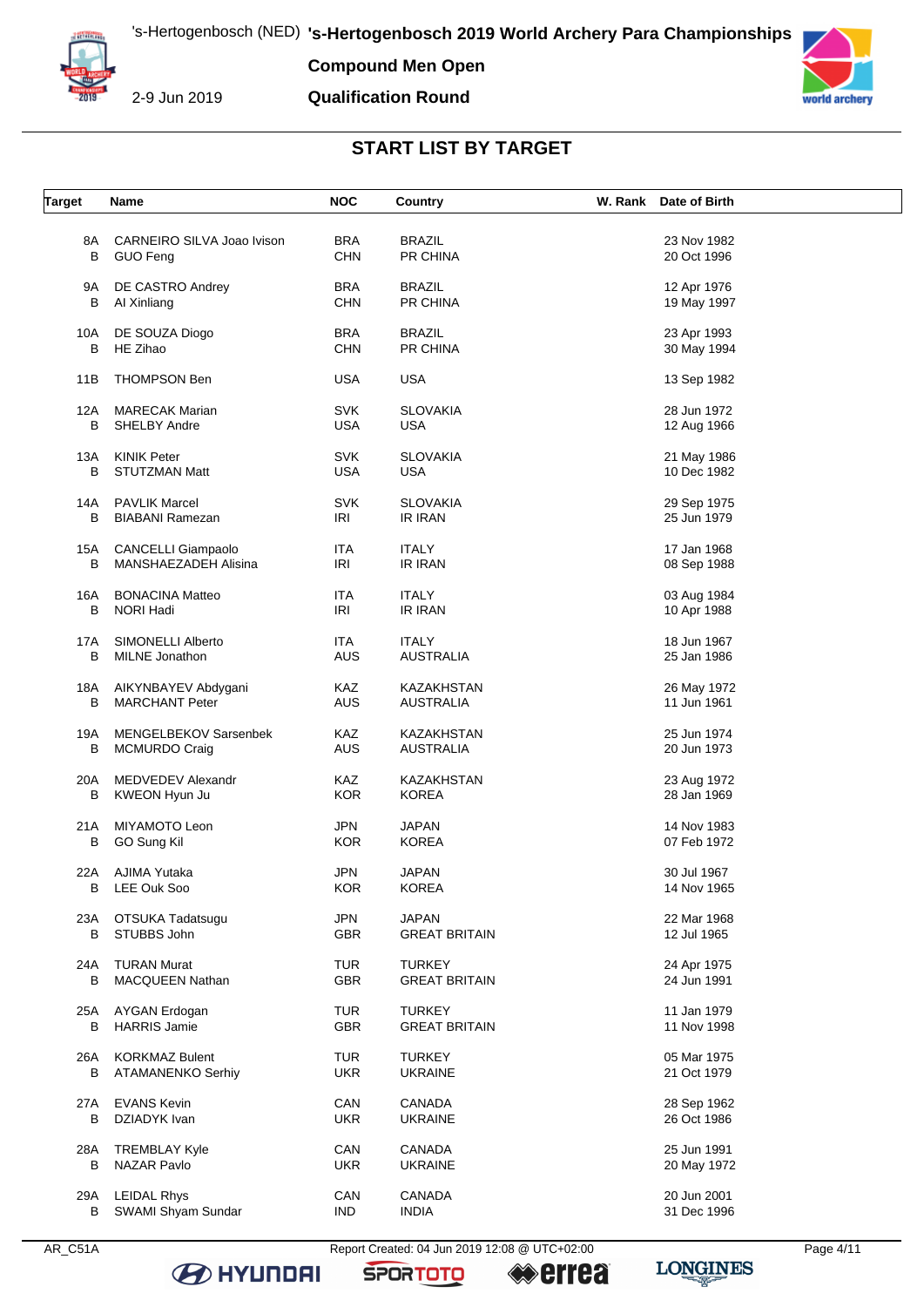

**Compound Men Open**

2-9 Jun 2019

## **Qualification Round**



## **START LIST BY TARGET**

| <b>RUS</b><br><b>RUSSIA</b><br><b>GLAZKOV Viktor</b><br>11 Jan 1967<br>30A<br><b>KUMAR Rakesh</b><br><b>IND</b><br><b>INDIA</b><br>13 Jan 1985<br>в<br><b>RUS</b><br><b>SHIGAEV Bair</b><br><b>RUSSIA</b><br>31 A<br>16 Dec 1982<br>B<br><b>ANKIT</b><br><b>IND</b><br><b>INDIA</b><br>23 Jul 1995<br>KOZLOV Ivan<br><b>RUS</b><br><b>RUSSIA</b><br>32A<br>15 Jan 1986<br><b>POL</b><br>В<br>KORNATOWSKI Krzysztof<br>POLAND<br>08 Dec 1969<br>MAS<br>33A<br><b>JULIN Wiro</b><br><b>MALAYSIA</b><br>19 May 1994<br>B<br>DUDKA Adam<br><b>POL</b><br><b>POLAND</b><br>16 Jun 1981<br><b>MAS</b><br>34A<br><b>KOMORAN Morogen</b><br><b>MALAYSIA</b><br>21 Jun 1972<br>В<br>PIOTROWSKI Wojciech<br><b>POL</b><br><b>POLAND</b><br>14 Nov 1980<br><b>MAS</b><br>35A<br>RAHIMIN Ramdi<br><b>MALAYSIA</b><br>21 Jan 1987<br>В<br>AUNGAPHINAN Anon<br>THA<br>THAILAND<br>25 Oct 1988<br><b>ROU</b><br>36A<br>PEGULESCU Augustin<br><b>ROMANIA</b><br>29 May 1967<br>В<br>SINGPIROM Comsan<br>THA<br>THAILAND<br>17 Nov 1986<br><b>ROU</b><br><b>BUTOI Ionut Claudiu</b><br><b>ROMANIA</b><br>28 Aug 1978<br>37A<br>В<br><b>CHAILINFAH Methasin</b><br><b>THA</b><br>THAILAND<br>20 Sep 1974<br><b>MEX</b><br>38A<br>ECHEVERRIA Omar<br><b>MEXICO</b><br>26 Apr 1981<br><b>FRA</b><br>В<br><b>PEREIRA Eric</b><br><b>FRANCE</b><br>16 Sep 1960<br>RODRIGUEZ BANDA Gerardo Olegario MEX<br><b>MEXICO</b><br>02 Oct 1984<br>39A<br>B<br><b>LELOU Daniel</b><br><b>FRA</b><br><b>FRANCE</b><br>02 Oct 1962<br><b>RSA</b><br>40A<br><b>ABRAMS Justin</b><br><b>SOUTH AFRICA</b><br>02 Jun 1981<br>В<br><b>IMBODEN Martin</b><br>SUI<br>SWITZERLAND<br>12 Dec 1963<br><b>RSA</b><br><b>COATES-PALGRAVE Philip</b><br><b>SOUTH AFRICA</b><br>15 Sep 1970<br>41 A<br>В<br><b>JONASTS Gints</b><br>LAT<br>LATVIA<br>09 Apr 1972<br>AZE<br>42A<br><b>KAZIMOV Vusal</b><br>AZERBAIJAN<br>05 Oct 1986<br><b>ISL</b><br><b>HALLDORSSON Thorsteinn</b><br>В<br>ICELAND<br>10 Mar 1970<br><b>BARTOS Leos</b><br>CZE<br><b>CZECH REPUBLIC</b><br>15 Oct 1975<br>43A<br>B<br><b>ZIEGLER Friedrich</b><br>AUT<br><b>AUSTRIA</b><br>04 Aug 1956<br><b>TPE</b><br>44A<br>CHIH-CHIANG Chang<br><b>CHINESE TAIPEI</b><br>19 Nov 1974<br><b>FIN</b><br><b>FINLAND</b><br>B<br><b>FORSBERG Jere</b><br>03 Mar 1994<br><b>BARANAUSKAS Rolandas</b><br>LTU<br>LITHUANIA<br>19 Mar 1971<br>45A<br>SWE<br>B<br><b>CLAESSON Pierre</b><br><b>SWEDEN</b><br>24 Jan 1967<br>ALB<br><b>CEKAJ Kelmend</b><br><b>ALBANIA</b><br>11 Jun 1969<br>46A<br><b>HKG</b><br>B<br>NGAI Ka Chuen<br><b>HKG</b><br>17 Mar 1972<br><b>KLAASSEN Roy</b><br><b>NED</b><br>12 Apr 1984<br>47A<br>NETHERLANDS<br>RODRIGUEZ GONZALEZ Guillermo Javier ESP<br>07 Feb 1960<br>B<br><b>SPAIN</b> | <b>Target</b> | Name | <b>NOC</b> | Country | W. Rank Date of Birth |
|---------------------------------------------------------------------------------------------------------------------------------------------------------------------------------------------------------------------------------------------------------------------------------------------------------------------------------------------------------------------------------------------------------------------------------------------------------------------------------------------------------------------------------------------------------------------------------------------------------------------------------------------------------------------------------------------------------------------------------------------------------------------------------------------------------------------------------------------------------------------------------------------------------------------------------------------------------------------------------------------------------------------------------------------------------------------------------------------------------------------------------------------------------------------------------------------------------------------------------------------------------------------------------------------------------------------------------------------------------------------------------------------------------------------------------------------------------------------------------------------------------------------------------------------------------------------------------------------------------------------------------------------------------------------------------------------------------------------------------------------------------------------------------------------------------------------------------------------------------------------------------------------------------------------------------------------------------------------------------------------------------------------------------------------------------------------------------------------------------------------------------------------------------------------------------------------------------------------------------------------------------------------------------------------------------------------------------------------------------------------------------------------------------------------------------------------------------------------------------------------------------------------------------------------------------------------------------------------------------------------------------------------------------------------------------------------------------------------------------------|---------------|------|------------|---------|-----------------------|
|                                                                                                                                                                                                                                                                                                                                                                                                                                                                                                                                                                                                                                                                                                                                                                                                                                                                                                                                                                                                                                                                                                                                                                                                                                                                                                                                                                                                                                                                                                                                                                                                                                                                                                                                                                                                                                                                                                                                                                                                                                                                                                                                                                                                                                                                                                                                                                                                                                                                                                                                                                                                                                                                                                                                       |               |      |            |         |                       |
|                                                                                                                                                                                                                                                                                                                                                                                                                                                                                                                                                                                                                                                                                                                                                                                                                                                                                                                                                                                                                                                                                                                                                                                                                                                                                                                                                                                                                                                                                                                                                                                                                                                                                                                                                                                                                                                                                                                                                                                                                                                                                                                                                                                                                                                                                                                                                                                                                                                                                                                                                                                                                                                                                                                                       |               |      |            |         |                       |
|                                                                                                                                                                                                                                                                                                                                                                                                                                                                                                                                                                                                                                                                                                                                                                                                                                                                                                                                                                                                                                                                                                                                                                                                                                                                                                                                                                                                                                                                                                                                                                                                                                                                                                                                                                                                                                                                                                                                                                                                                                                                                                                                                                                                                                                                                                                                                                                                                                                                                                                                                                                                                                                                                                                                       |               |      |            |         |                       |
|                                                                                                                                                                                                                                                                                                                                                                                                                                                                                                                                                                                                                                                                                                                                                                                                                                                                                                                                                                                                                                                                                                                                                                                                                                                                                                                                                                                                                                                                                                                                                                                                                                                                                                                                                                                                                                                                                                                                                                                                                                                                                                                                                                                                                                                                                                                                                                                                                                                                                                                                                                                                                                                                                                                                       |               |      |            |         |                       |
|                                                                                                                                                                                                                                                                                                                                                                                                                                                                                                                                                                                                                                                                                                                                                                                                                                                                                                                                                                                                                                                                                                                                                                                                                                                                                                                                                                                                                                                                                                                                                                                                                                                                                                                                                                                                                                                                                                                                                                                                                                                                                                                                                                                                                                                                                                                                                                                                                                                                                                                                                                                                                                                                                                                                       |               |      |            |         |                       |
|                                                                                                                                                                                                                                                                                                                                                                                                                                                                                                                                                                                                                                                                                                                                                                                                                                                                                                                                                                                                                                                                                                                                                                                                                                                                                                                                                                                                                                                                                                                                                                                                                                                                                                                                                                                                                                                                                                                                                                                                                                                                                                                                                                                                                                                                                                                                                                                                                                                                                                                                                                                                                                                                                                                                       |               |      |            |         |                       |
|                                                                                                                                                                                                                                                                                                                                                                                                                                                                                                                                                                                                                                                                                                                                                                                                                                                                                                                                                                                                                                                                                                                                                                                                                                                                                                                                                                                                                                                                                                                                                                                                                                                                                                                                                                                                                                                                                                                                                                                                                                                                                                                                                                                                                                                                                                                                                                                                                                                                                                                                                                                                                                                                                                                                       |               |      |            |         |                       |
|                                                                                                                                                                                                                                                                                                                                                                                                                                                                                                                                                                                                                                                                                                                                                                                                                                                                                                                                                                                                                                                                                                                                                                                                                                                                                                                                                                                                                                                                                                                                                                                                                                                                                                                                                                                                                                                                                                                                                                                                                                                                                                                                                                                                                                                                                                                                                                                                                                                                                                                                                                                                                                                                                                                                       |               |      |            |         |                       |
|                                                                                                                                                                                                                                                                                                                                                                                                                                                                                                                                                                                                                                                                                                                                                                                                                                                                                                                                                                                                                                                                                                                                                                                                                                                                                                                                                                                                                                                                                                                                                                                                                                                                                                                                                                                                                                                                                                                                                                                                                                                                                                                                                                                                                                                                                                                                                                                                                                                                                                                                                                                                                                                                                                                                       |               |      |            |         |                       |
|                                                                                                                                                                                                                                                                                                                                                                                                                                                                                                                                                                                                                                                                                                                                                                                                                                                                                                                                                                                                                                                                                                                                                                                                                                                                                                                                                                                                                                                                                                                                                                                                                                                                                                                                                                                                                                                                                                                                                                                                                                                                                                                                                                                                                                                                                                                                                                                                                                                                                                                                                                                                                                                                                                                                       |               |      |            |         |                       |
|                                                                                                                                                                                                                                                                                                                                                                                                                                                                                                                                                                                                                                                                                                                                                                                                                                                                                                                                                                                                                                                                                                                                                                                                                                                                                                                                                                                                                                                                                                                                                                                                                                                                                                                                                                                                                                                                                                                                                                                                                                                                                                                                                                                                                                                                                                                                                                                                                                                                                                                                                                                                                                                                                                                                       |               |      |            |         |                       |
|                                                                                                                                                                                                                                                                                                                                                                                                                                                                                                                                                                                                                                                                                                                                                                                                                                                                                                                                                                                                                                                                                                                                                                                                                                                                                                                                                                                                                                                                                                                                                                                                                                                                                                                                                                                                                                                                                                                                                                                                                                                                                                                                                                                                                                                                                                                                                                                                                                                                                                                                                                                                                                                                                                                                       |               |      |            |         |                       |
|                                                                                                                                                                                                                                                                                                                                                                                                                                                                                                                                                                                                                                                                                                                                                                                                                                                                                                                                                                                                                                                                                                                                                                                                                                                                                                                                                                                                                                                                                                                                                                                                                                                                                                                                                                                                                                                                                                                                                                                                                                                                                                                                                                                                                                                                                                                                                                                                                                                                                                                                                                                                                                                                                                                                       |               |      |            |         |                       |
|                                                                                                                                                                                                                                                                                                                                                                                                                                                                                                                                                                                                                                                                                                                                                                                                                                                                                                                                                                                                                                                                                                                                                                                                                                                                                                                                                                                                                                                                                                                                                                                                                                                                                                                                                                                                                                                                                                                                                                                                                                                                                                                                                                                                                                                                                                                                                                                                                                                                                                                                                                                                                                                                                                                                       |               |      |            |         |                       |
|                                                                                                                                                                                                                                                                                                                                                                                                                                                                                                                                                                                                                                                                                                                                                                                                                                                                                                                                                                                                                                                                                                                                                                                                                                                                                                                                                                                                                                                                                                                                                                                                                                                                                                                                                                                                                                                                                                                                                                                                                                                                                                                                                                                                                                                                                                                                                                                                                                                                                                                                                                                                                                                                                                                                       |               |      |            |         |                       |
|                                                                                                                                                                                                                                                                                                                                                                                                                                                                                                                                                                                                                                                                                                                                                                                                                                                                                                                                                                                                                                                                                                                                                                                                                                                                                                                                                                                                                                                                                                                                                                                                                                                                                                                                                                                                                                                                                                                                                                                                                                                                                                                                                                                                                                                                                                                                                                                                                                                                                                                                                                                                                                                                                                                                       |               |      |            |         |                       |
|                                                                                                                                                                                                                                                                                                                                                                                                                                                                                                                                                                                                                                                                                                                                                                                                                                                                                                                                                                                                                                                                                                                                                                                                                                                                                                                                                                                                                                                                                                                                                                                                                                                                                                                                                                                                                                                                                                                                                                                                                                                                                                                                                                                                                                                                                                                                                                                                                                                                                                                                                                                                                                                                                                                                       |               |      |            |         |                       |
|                                                                                                                                                                                                                                                                                                                                                                                                                                                                                                                                                                                                                                                                                                                                                                                                                                                                                                                                                                                                                                                                                                                                                                                                                                                                                                                                                                                                                                                                                                                                                                                                                                                                                                                                                                                                                                                                                                                                                                                                                                                                                                                                                                                                                                                                                                                                                                                                                                                                                                                                                                                                                                                                                                                                       |               |      |            |         |                       |
|                                                                                                                                                                                                                                                                                                                                                                                                                                                                                                                                                                                                                                                                                                                                                                                                                                                                                                                                                                                                                                                                                                                                                                                                                                                                                                                                                                                                                                                                                                                                                                                                                                                                                                                                                                                                                                                                                                                                                                                                                                                                                                                                                                                                                                                                                                                                                                                                                                                                                                                                                                                                                                                                                                                                       |               |      |            |         |                       |
|                                                                                                                                                                                                                                                                                                                                                                                                                                                                                                                                                                                                                                                                                                                                                                                                                                                                                                                                                                                                                                                                                                                                                                                                                                                                                                                                                                                                                                                                                                                                                                                                                                                                                                                                                                                                                                                                                                                                                                                                                                                                                                                                                                                                                                                                                                                                                                                                                                                                                                                                                                                                                                                                                                                                       |               |      |            |         |                       |
|                                                                                                                                                                                                                                                                                                                                                                                                                                                                                                                                                                                                                                                                                                                                                                                                                                                                                                                                                                                                                                                                                                                                                                                                                                                                                                                                                                                                                                                                                                                                                                                                                                                                                                                                                                                                                                                                                                                                                                                                                                                                                                                                                                                                                                                                                                                                                                                                                                                                                                                                                                                                                                                                                                                                       |               |      |            |         |                       |
|                                                                                                                                                                                                                                                                                                                                                                                                                                                                                                                                                                                                                                                                                                                                                                                                                                                                                                                                                                                                                                                                                                                                                                                                                                                                                                                                                                                                                                                                                                                                                                                                                                                                                                                                                                                                                                                                                                                                                                                                                                                                                                                                                                                                                                                                                                                                                                                                                                                                                                                                                                                                                                                                                                                                       |               |      |            |         |                       |
|                                                                                                                                                                                                                                                                                                                                                                                                                                                                                                                                                                                                                                                                                                                                                                                                                                                                                                                                                                                                                                                                                                                                                                                                                                                                                                                                                                                                                                                                                                                                                                                                                                                                                                                                                                                                                                                                                                                                                                                                                                                                                                                                                                                                                                                                                                                                                                                                                                                                                                                                                                                                                                                                                                                                       |               |      |            |         |                       |
|                                                                                                                                                                                                                                                                                                                                                                                                                                                                                                                                                                                                                                                                                                                                                                                                                                                                                                                                                                                                                                                                                                                                                                                                                                                                                                                                                                                                                                                                                                                                                                                                                                                                                                                                                                                                                                                                                                                                                                                                                                                                                                                                                                                                                                                                                                                                                                                                                                                                                                                                                                                                                                                                                                                                       |               |      |            |         |                       |
|                                                                                                                                                                                                                                                                                                                                                                                                                                                                                                                                                                                                                                                                                                                                                                                                                                                                                                                                                                                                                                                                                                                                                                                                                                                                                                                                                                                                                                                                                                                                                                                                                                                                                                                                                                                                                                                                                                                                                                                                                                                                                                                                                                                                                                                                                                                                                                                                                                                                                                                                                                                                                                                                                                                                       |               |      |            |         |                       |
|                                                                                                                                                                                                                                                                                                                                                                                                                                                                                                                                                                                                                                                                                                                                                                                                                                                                                                                                                                                                                                                                                                                                                                                                                                                                                                                                                                                                                                                                                                                                                                                                                                                                                                                                                                                                                                                                                                                                                                                                                                                                                                                                                                                                                                                                                                                                                                                                                                                                                                                                                                                                                                                                                                                                       |               |      |            |         |                       |
|                                                                                                                                                                                                                                                                                                                                                                                                                                                                                                                                                                                                                                                                                                                                                                                                                                                                                                                                                                                                                                                                                                                                                                                                                                                                                                                                                                                                                                                                                                                                                                                                                                                                                                                                                                                                                                                                                                                                                                                                                                                                                                                                                                                                                                                                                                                                                                                                                                                                                                                                                                                                                                                                                                                                       |               |      |            |         |                       |
|                                                                                                                                                                                                                                                                                                                                                                                                                                                                                                                                                                                                                                                                                                                                                                                                                                                                                                                                                                                                                                                                                                                                                                                                                                                                                                                                                                                                                                                                                                                                                                                                                                                                                                                                                                                                                                                                                                                                                                                                                                                                                                                                                                                                                                                                                                                                                                                                                                                                                                                                                                                                                                                                                                                                       |               |      |            |         |                       |
|                                                                                                                                                                                                                                                                                                                                                                                                                                                                                                                                                                                                                                                                                                                                                                                                                                                                                                                                                                                                                                                                                                                                                                                                                                                                                                                                                                                                                                                                                                                                                                                                                                                                                                                                                                                                                                                                                                                                                                                                                                                                                                                                                                                                                                                                                                                                                                                                                                                                                                                                                                                                                                                                                                                                       |               |      |            |         |                       |
|                                                                                                                                                                                                                                                                                                                                                                                                                                                                                                                                                                                                                                                                                                                                                                                                                                                                                                                                                                                                                                                                                                                                                                                                                                                                                                                                                                                                                                                                                                                                                                                                                                                                                                                                                                                                                                                                                                                                                                                                                                                                                                                                                                                                                                                                                                                                                                                                                                                                                                                                                                                                                                                                                                                                       |               |      |            |         |                       |
|                                                                                                                                                                                                                                                                                                                                                                                                                                                                                                                                                                                                                                                                                                                                                                                                                                                                                                                                                                                                                                                                                                                                                                                                                                                                                                                                                                                                                                                                                                                                                                                                                                                                                                                                                                                                                                                                                                                                                                                                                                                                                                                                                                                                                                                                                                                                                                                                                                                                                                                                                                                                                                                                                                                                       |               |      |            |         |                       |
|                                                                                                                                                                                                                                                                                                                                                                                                                                                                                                                                                                                                                                                                                                                                                                                                                                                                                                                                                                                                                                                                                                                                                                                                                                                                                                                                                                                                                                                                                                                                                                                                                                                                                                                                                                                                                                                                                                                                                                                                                                                                                                                                                                                                                                                                                                                                                                                                                                                                                                                                                                                                                                                                                                                                       |               |      |            |         |                       |
|                                                                                                                                                                                                                                                                                                                                                                                                                                                                                                                                                                                                                                                                                                                                                                                                                                                                                                                                                                                                                                                                                                                                                                                                                                                                                                                                                                                                                                                                                                                                                                                                                                                                                                                                                                                                                                                                                                                                                                                                                                                                                                                                                                                                                                                                                                                                                                                                                                                                                                                                                                                                                                                                                                                                       |               |      |            |         |                       |
|                                                                                                                                                                                                                                                                                                                                                                                                                                                                                                                                                                                                                                                                                                                                                                                                                                                                                                                                                                                                                                                                                                                                                                                                                                                                                                                                                                                                                                                                                                                                                                                                                                                                                                                                                                                                                                                                                                                                                                                                                                                                                                                                                                                                                                                                                                                                                                                                                                                                                                                                                                                                                                                                                                                                       |               |      |            |         |                       |
|                                                                                                                                                                                                                                                                                                                                                                                                                                                                                                                                                                                                                                                                                                                                                                                                                                                                                                                                                                                                                                                                                                                                                                                                                                                                                                                                                                                                                                                                                                                                                                                                                                                                                                                                                                                                                                                                                                                                                                                                                                                                                                                                                                                                                                                                                                                                                                                                                                                                                                                                                                                                                                                                                                                                       |               |      |            |         |                       |
|                                                                                                                                                                                                                                                                                                                                                                                                                                                                                                                                                                                                                                                                                                                                                                                                                                                                                                                                                                                                                                                                                                                                                                                                                                                                                                                                                                                                                                                                                                                                                                                                                                                                                                                                                                                                                                                                                                                                                                                                                                                                                                                                                                                                                                                                                                                                                                                                                                                                                                                                                                                                                                                                                                                                       |               |      |            |         |                       |
|                                                                                                                                                                                                                                                                                                                                                                                                                                                                                                                                                                                                                                                                                                                                                                                                                                                                                                                                                                                                                                                                                                                                                                                                                                                                                                                                                                                                                                                                                                                                                                                                                                                                                                                                                                                                                                                                                                                                                                                                                                                                                                                                                                                                                                                                                                                                                                                                                                                                                                                                                                                                                                                                                                                                       |               |      |            |         |                       |
|                                                                                                                                                                                                                                                                                                                                                                                                                                                                                                                                                                                                                                                                                                                                                                                                                                                                                                                                                                                                                                                                                                                                                                                                                                                                                                                                                                                                                                                                                                                                                                                                                                                                                                                                                                                                                                                                                                                                                                                                                                                                                                                                                                                                                                                                                                                                                                                                                                                                                                                                                                                                                                                                                                                                       |               |      |            |         |                       |
|                                                                                                                                                                                                                                                                                                                                                                                                                                                                                                                                                                                                                                                                                                                                                                                                                                                                                                                                                                                                                                                                                                                                                                                                                                                                                                                                                                                                                                                                                                                                                                                                                                                                                                                                                                                                                                                                                                                                                                                                                                                                                                                                                                                                                                                                                                                                                                                                                                                                                                                                                                                                                                                                                                                                       |               |      |            |         |                       |
|                                                                                                                                                                                                                                                                                                                                                                                                                                                                                                                                                                                                                                                                                                                                                                                                                                                                                                                                                                                                                                                                                                                                                                                                                                                                                                                                                                                                                                                                                                                                                                                                                                                                                                                                                                                                                                                                                                                                                                                                                                                                                                                                                                                                                                                                                                                                                                                                                                                                                                                                                                                                                                                                                                                                       |               |      |            |         |                       |
|                                                                                                                                                                                                                                                                                                                                                                                                                                                                                                                                                                                                                                                                                                                                                                                                                                                                                                                                                                                                                                                                                                                                                                                                                                                                                                                                                                                                                                                                                                                                                                                                                                                                                                                                                                                                                                                                                                                                                                                                                                                                                                                                                                                                                                                                                                                                                                                                                                                                                                                                                                                                                                                                                                                                       |               |      |            |         |                       |
|                                                                                                                                                                                                                                                                                                                                                                                                                                                                                                                                                                                                                                                                                                                                                                                                                                                                                                                                                                                                                                                                                                                                                                                                                                                                                                                                                                                                                                                                                                                                                                                                                                                                                                                                                                                                                                                                                                                                                                                                                                                                                                                                                                                                                                                                                                                                                                                                                                                                                                                                                                                                                                                                                                                                       |               |      |            |         |                       |
|                                                                                                                                                                                                                                                                                                                                                                                                                                                                                                                                                                                                                                                                                                                                                                                                                                                                                                                                                                                                                                                                                                                                                                                                                                                                                                                                                                                                                                                                                                                                                                                                                                                                                                                                                                                                                                                                                                                                                                                                                                                                                                                                                                                                                                                                                                                                                                                                                                                                                                                                                                                                                                                                                                                                       |               |      |            |         |                       |
|                                                                                                                                                                                                                                                                                                                                                                                                                                                                                                                                                                                                                                                                                                                                                                                                                                                                                                                                                                                                                                                                                                                                                                                                                                                                                                                                                                                                                                                                                                                                                                                                                                                                                                                                                                                                                                                                                                                                                                                                                                                                                                                                                                                                                                                                                                                                                                                                                                                                                                                                                                                                                                                                                                                                       |               |      |            |         |                       |
|                                                                                                                                                                                                                                                                                                                                                                                                                                                                                                                                                                                                                                                                                                                                                                                                                                                                                                                                                                                                                                                                                                                                                                                                                                                                                                                                                                                                                                                                                                                                                                                                                                                                                                                                                                                                                                                                                                                                                                                                                                                                                                                                                                                                                                                                                                                                                                                                                                                                                                                                                                                                                                                                                                                                       |               |      |            |         |                       |
|                                                                                                                                                                                                                                                                                                                                                                                                                                                                                                                                                                                                                                                                                                                                                                                                                                                                                                                                                                                                                                                                                                                                                                                                                                                                                                                                                                                                                                                                                                                                                                                                                                                                                                                                                                                                                                                                                                                                                                                                                                                                                                                                                                                                                                                                                                                                                                                                                                                                                                                                                                                                                                                                                                                                       |               |      |            |         |                       |
|                                                                                                                                                                                                                                                                                                                                                                                                                                                                                                                                                                                                                                                                                                                                                                                                                                                                                                                                                                                                                                                                                                                                                                                                                                                                                                                                                                                                                                                                                                                                                                                                                                                                                                                                                                                                                                                                                                                                                                                                                                                                                                                                                                                                                                                                                                                                                                                                                                                                                                                                                                                                                                                                                                                                       |               |      |            |         |                       |

**B** HYUNDAI

**SPORTOTO** 

**errea**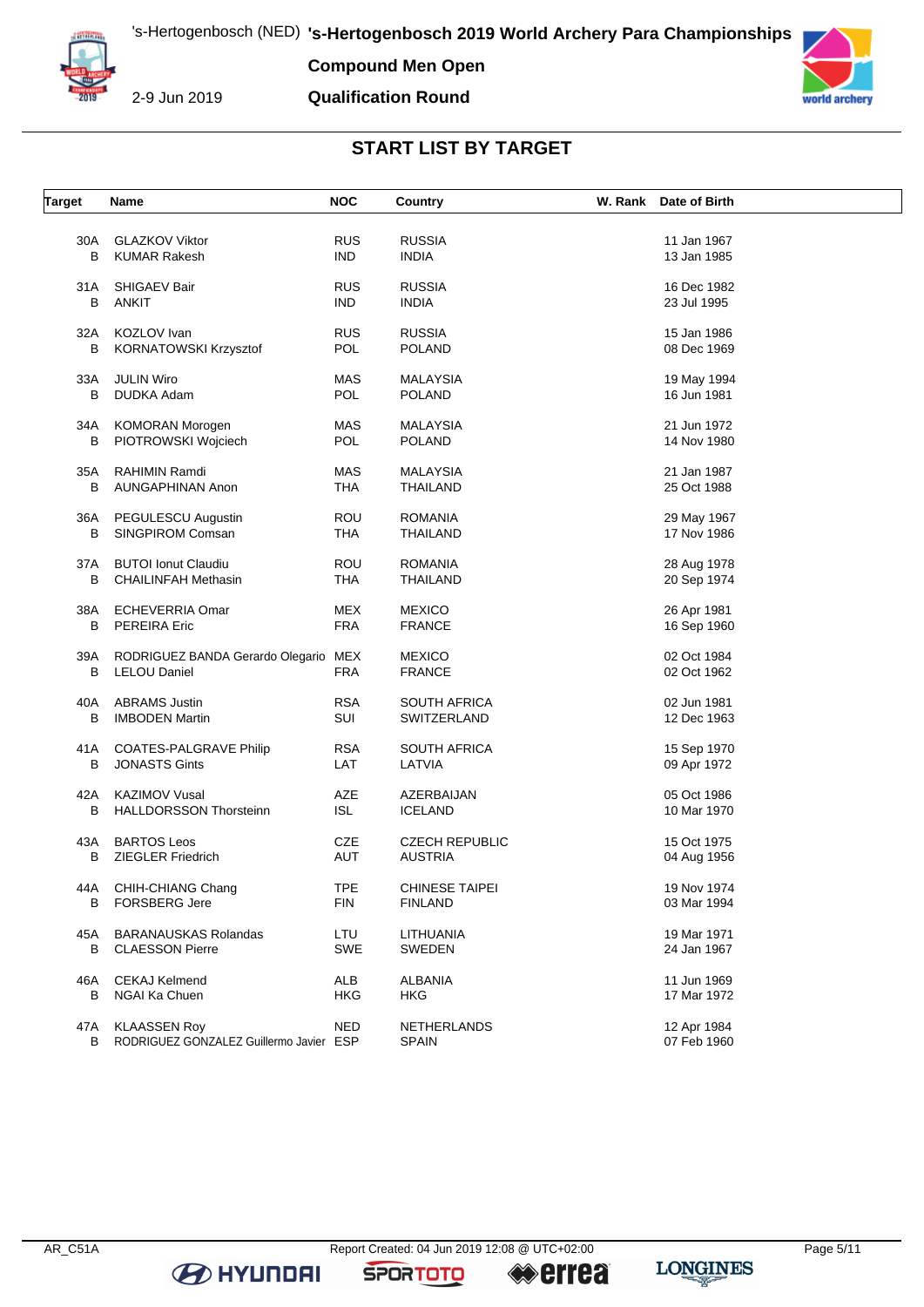

**Compound Women Open**

**Qualification Round**



## **START LIST BY TARGET**

| <b>Target</b> | Name                           | <b>NOC</b> | Country               | W. Rank Date of Birth |  |
|---------------|--------------------------------|------------|-----------------------|-----------------------|--|
|               |                                |            |                       |                       |  |
| 4A            | <b>SARTI Eleonora</b>          | <b>ITA</b> | <b>ITALY</b>          | 10 Mar 1986           |  |
| B             | <b>GRINHAM Jodie</b>           | <b>GBR</b> | <b>GREAT BRITAIN</b>  | 26 Jul 1993           |  |
|               |                                |            |                       |                       |  |
|               |                                |            | <b>ITALY</b>          |                       |  |
| 5A            | VIRGILIO Maria Andrea          | <b>ITA</b> |                       | 17 Nov 1996           |  |
| B             | <b>STRETTON Jessica</b>        | <b>GBR</b> | <b>GREAT BRITAIN</b>  | 23 Mar 2000           |  |
|               |                                |            |                       |                       |  |
| 6A            | <b>PESCI Giulia</b>            | <b>ITA</b> | <b>ITALY</b>          | 19 Jan 1987           |  |
| B             | PINE Phoebe                    | GBR        | <b>GREAT BRITAIN</b>  | 03 Dec 1997           |  |
|               |                                |            |                       |                       |  |
| 7A            | ANDRIEVSKAIA Tatiana           | <b>RUS</b> | <b>RUSSIA</b>         | 15 Aug 1978           |  |
| В             | <b>RICHARDS Erev</b>           | <b>USA</b> | <b>USA</b>            | 14 Mar 1967           |  |
|               |                                |            |                       |                       |  |
| 8A            | DZHIOEVA Anastasia             | <b>RUS</b> | <b>RUSSIA</b>         | 16 Sep 1983           |  |
| B             | <b>WALLACE Teresa</b>          | <b>USA</b> | <b>USA</b>            | 09 Jul 1965           |  |
|               |                                |            |                       |                       |  |
| 9A            | ARTAKHINOVA Stepanida          | <b>RUS</b> | <b>RUSSIA</b>         | 13 Sep 1989           |  |
| В             | CHAVEZ Martha                  | <b>USA</b> | <b>USA</b>            | 02 Mar 1964           |  |
|               |                                |            |                       |                       |  |
| 10A           | ZHOU Jiamin                    | <b>CHN</b> | PR CHINA              | 09 Feb 1990           |  |
| В             | CHOI Na Mi                     | <b>KOR</b> | <b>KOREA</b>          | 20 Sep 1966           |  |
|               |                                |            |                       |                       |  |
| 11A           | <b>LIN Yueshan</b>             | <b>CHN</b> | PR CHINA              | 19 Oct 1988           |  |
| В             | JEONG Jin Young                | <b>KOR</b> | <b>KOREA</b>          | 01 Nov 1968           |  |
|               |                                |            |                       |                       |  |
| 12A           | LI Hui                         | CHN        | PR CHINA              | 05 Mar 1989           |  |
|               |                                |            |                       |                       |  |
| в             | KIM Mi Soon                    | <b>KOR</b> | <b>KOREA</b>          | 15 Mar 1970           |  |
|               | <b>IIDA Cecilia</b>            |            |                       |                       |  |
| 13A           |                                | <b>BRA</b> | <b>BRAZIL</b>         | 18 Sep 1973           |  |
| В             | <b>GRANITZA Karina</b>         | <b>GER</b> | <b>GERMANY</b>        | 16 Sep 1985           |  |
|               |                                |            |                       |                       |  |
| 14A           | GOGEL Jane Karla               | <b>BRA</b> | <b>BRAZIL</b>         | 06 Jul 1975           |  |
| В             | <b>HAHN Selina</b>             | <b>GER</b> | <b>GERMANY</b>        | 02 Mar 1999           |  |
|               |                                |            |                       |                       |  |
| 15A           | PACHECO Anne                   | <b>BRA</b> | <b>BRAZIL</b>         | 27 Dec 1986           |  |
| B             | <b>HIRASAWA Nako</b>           | <b>JPN</b> | <b>JAPAN</b>          | 01 Aug 1972           |  |
|               |                                |            |                       |                       |  |
| 16A           | <b>SMITH Shelby</b>            | CAN        | <b>CANADA</b>         | 28 Jun 2001           |  |
| В             | NAGANO Miho                    | <b>JPN</b> | JAPAN                 | 05 Sep 1978           |  |
|               |                                |            |                       |                       |  |
| 17A           | VAN NEST Karen                 | CAN        | CANADA                | 29 Sep 1962           |  |
| в             | CÜRE Öznur                     | <b>TUR</b> | <b>TURKEY</b>         | 01 Oct 1997           |  |
|               |                                |            |                       |                       |  |
| 18A           | <b>BALIYAN Jyoti</b>           | IND        | <b>INDIA</b>          | 15 Apr 1994           |  |
| В             | YORULMAZ Sevgi                 | <b>TUR</b> | <b>TURKEY</b>         | 20 Apr 1982           |  |
|               |                                |            |                       |                       |  |
| 19A           | <b>GAIKWAD Mitali shrikant</b> | <b>IND</b> | <b>INDIA</b>          | 29 Oct 1994           |  |
| В             | WANG Hsin Lan                  | <b>TPE</b> | <b>CHINESE TAIPEI</b> | 26 Feb 1962           |  |
|               |                                |            |                       |                       |  |
| 20A           | SHIR MOHAMMADI Razieh          | IRI        | IR IRAN               | 23 Aug 1977           |  |
| B             | <b>LEONARD Kerrie-Louise</b>   | <b>IRL</b> | <b>IRELAND</b>        | 18 Dec 1990           |  |
|               |                                |            |                       |                       |  |
| 21 A          | <b>RUBIO Carmen</b>            | <b>ESP</b> | <b>SPAIN</b>          | 17 Sep 1961           |  |
| В             | ABDUL WAHAB Noor Sa Adah       | MAS        | <b>MALAYSIA</b>       | 11 Nov 1977           |  |
|               |                                |            |                       |                       |  |
| 22A           | MALYKH Nataliya                | <b>UKR</b> | <b>UKRAINE</b>        | 22 Sep 1981           |  |
| В             | REPPE Zandra                   | SWE        | SWEDEN                | 23 Dec 1973           |  |
|               |                                |            |                       |                       |  |
| 23A           | <b>BARTUZI Dorota</b>          | POL        | <b>POLAND</b>         | 04 Dec 1976           |  |
| В             | <b>CIMETTA Chrystelle</b>      | BEL.       | <b>BELGIUM</b>        | 01 Sep 1985           |  |
|               |                                |            |                       |                       |  |
| 24A           | ALIM Nur Syahidah              | <b>SGP</b> | <b>SINGAPORE</b>      | 12 Aug 1985           |  |
| В             | PASHCHENKOVA Diana             | <b>SVK</b> | <b>SLOVAKIA</b>       | 14 Jun 1998           |  |
|               |                                |            |                       |                       |  |

**B** HYUNDAI

AR\_C51A Report Created: 04 Jun 2019 12:08 @ UTC+02:00 Page 6/11

**SPORTOTO** 

**errea** 

**LONGINES**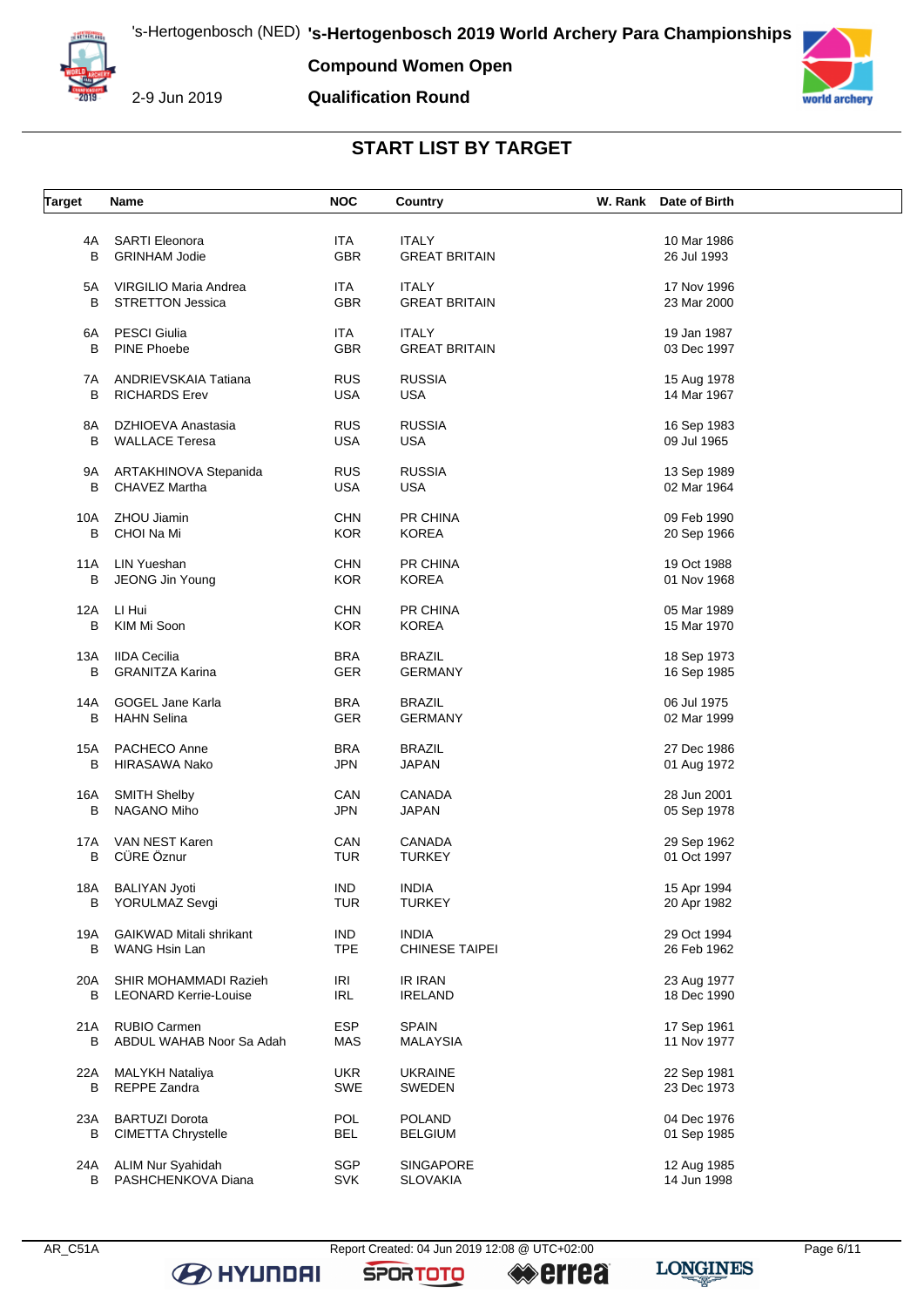

**Compound Women Open**

**Qualification Round**



### **START LIST BY TARGET**

| Target | Name                          | <b>NOC</b> | Country               | W. Rank | Date of Birth |  |
|--------|-------------------------------|------------|-----------------------|---------|---------------|--|
|        |                               |            |                       |         |               |  |
| 25A    | CHOI Yuen Lung                | <b>HKG</b> | <b>HKG</b>            |         | 03 Feb 1977   |  |
| в      | <b>HOMJANTHUEK Praphaporn</b> | <b>THA</b> | THAILAND              |         | 28 Dec 1985   |  |
| 26A    | <b>MONTIEL Liliana</b>        | <b>MEX</b> | <b>MEXICO</b>         |         | 02 Jan 1975   |  |
| В      | CHUPIN Julie                  | <b>FRA</b> | <b>FRANCE</b>         |         | 08 Nov 1983   |  |
| 27A    | KUNCOVA Lenka                 | <b>CZE</b> | <b>CZECH REPUBLIC</b> |         | 21 Jul 1971   |  |
| B      | ZUÑIGA VARELA Mariana         | <b>CHI</b> | CHILE                 |         | 12 Jul 2002   |  |
| 28A    | SHINOHARA Aya                 | <b>JPN</b> | <b>JAPAN</b>          |         | 02 Dec 1982   |  |
| В      | <b>LEE Ameera</b>             | <b>AUS</b> | <b>AUSTRALIA</b>      |         | 01 Feb 1974   |  |

**B** HYUNDAI

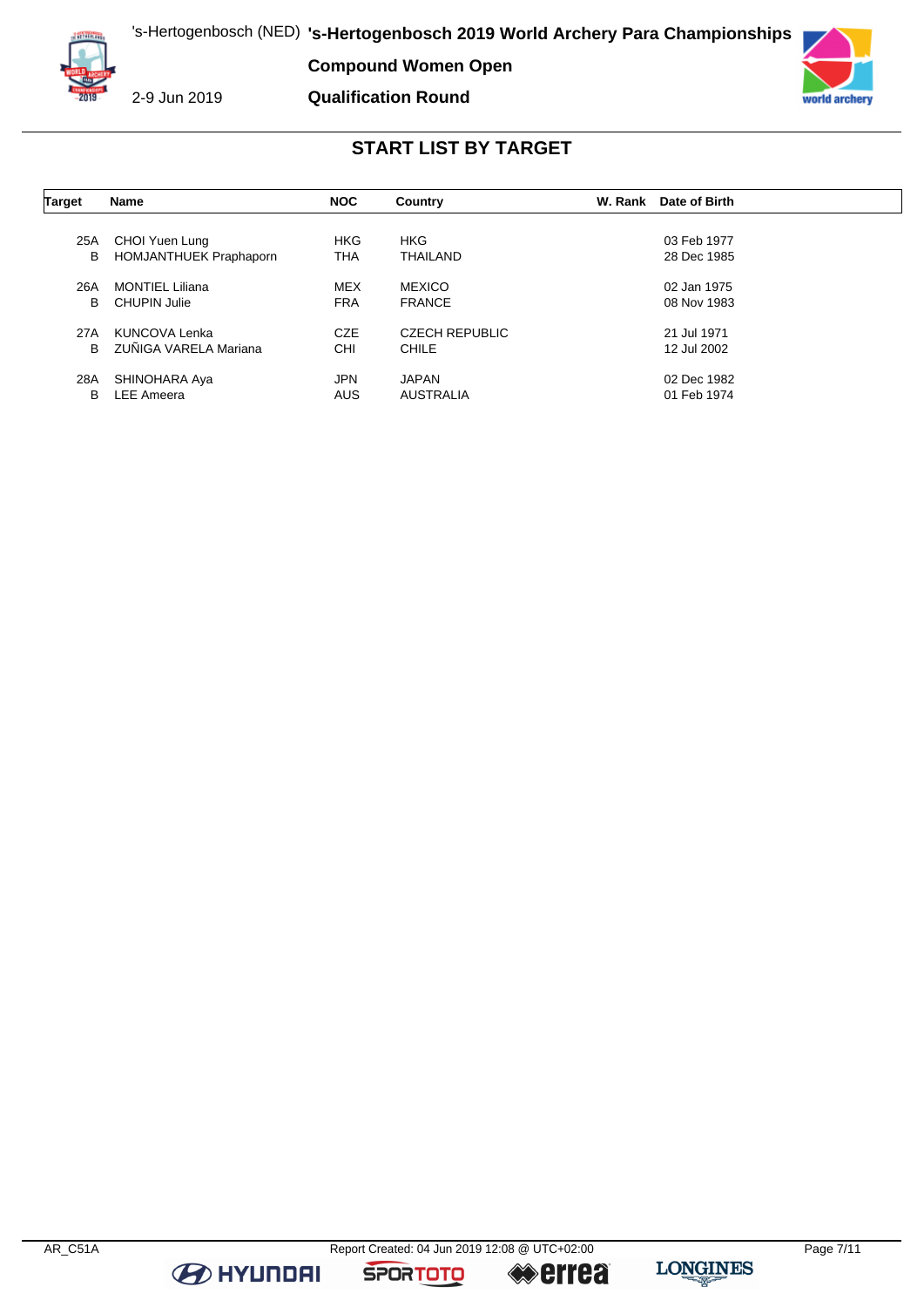

**Men W1 Open (Rec/Comp)**



**Qualification Round**

# **START LIST BY TARGET**

| <b>Target</b> | Name                           | <b>NOC</b> | Country               | W. Rank Date of Birth |  |
|---------------|--------------------------------|------------|-----------------------|-----------------------|--|
|               |                                |            |                       |                       |  |
| 9A            | <b>DEMETRICO Salvatore</b>     | <b>ITA</b> | <b>ITALY</b>          | 26 Jun 1983           |  |
| B             | JANG Dae Sung                  | <b>KOR</b> | <b>KOREA</b>          | 02 Feb 1978           |  |
| 10A           | <b>CASSIANI Daniele</b>        | <b>ITA</b> | <b>ITALY</b>          | 20 Jul 1986           |  |
| В             | PARK Hong Jo                   | <b>KOR</b> | <b>KOREA</b>          | 22 Aug 1983           |  |
| 11A           | <b>FERRANDI Gabriele</b>       | ITA.       | ITALY                 | 03 Feb 1983           |  |
| В             | KOO Dong Sub                   | <b>KOR</b> | <b>KOREA</b>          | 05 Jul 1981           |  |
| 12A           | DOROFEEV Alexander             | <b>RUS</b> | <b>RUSSIA</b>         | 19 Oct 1983           |  |
| B             | YENIER Naci                    | <b>TUR</b> | <b>TURKEY</b>         | 10 Feb 1965           |  |
| 13A           | <b>LEONOV Aleksei</b>          | <b>RUS</b> | <b>RUSSIA</b>         | 25 Mar 1987           |  |
| B             | <b>AYDIN Yi?it Caner</b>       | TUR        | <b>TURKEY</b>         | 23 Aug 1992           |  |
| 14A           | <b>DONSKOI Konstantin</b>      | <b>RUS</b> | <b>RUSSIA</b>         | 19 Apr 1972           |  |
| B             | <b>HEKIMO?LU Bahattin</b>      | TUR        | <b>TURKEY</b>         | 11 Sep 1989           |  |
| 15A           | <b>HAN Guifei</b>              | <b>CHN</b> | PR CHINA              | 15 Dec 1986           |  |
| B             | <b>DAVIDEK Karel</b>           | CZE        | <b>CZECH REPUBLIC</b> | 28 Sep 1979           |  |
| 16A           | <b>ZHANG Tianxin</b>           | <b>CHN</b> | PR CHINA              | 10 Sep 1998           |  |
| B             | <b>DRAHONINSKY David</b>       | CZE        | <b>CZECH REPUBLIC</b> | 18 May 1982           |  |
| 17A           | LI Ji                          | <b>CHN</b> | PR CHINA              | 21 Apr 1994           |  |
| B             | <b>SAYCH Martin</b>            | <b>GBR</b> | <b>GREAT BRITAIN</b>  | 17 Nov 1976           |  |
| 18A           | KAKOOSH Majid                  | IRI        | <b>IR IRAN</b>        | 10 Apr 1972           |  |
| В             | CAVANAGH John                  | <b>GBR</b> | <b>GREAT BRITAIN</b>  | 21 Jul 1956           |  |
| 19A           | ZANDI Mohammadreza             | <b>IRI</b> | IR IRAN               | 15 Feb 1984           |  |
| В             | <b>ANTONIOS Jean Pierre</b>    | <b>FIN</b> | <b>FINLAND</b>        | 30 Jan 1965           |  |
| 20A           | ANSARI Adil                    | <b>IND</b> | <b>INDIA</b>          | 11 Mar 1981           |  |
| B             | LUIZ JAIME GOMES PERILO Helcio | <b>BRA</b> | <b>BRAZIL</b>         | 26 Feb 1969           |  |
| 21A           | <b>HERTER Uwe</b>              | <b>GER</b> | <b>GERMANY</b>        | 19 Jul 1961           |  |
| В             | <b>ANDERSON Shaun</b>          | <b>RSA</b> | SOUTH AFRICA          | 30 Jan 1973           |  |
| 22A           | RAICU Bogdan                   | <b>ROU</b> | <b>ROMANIA</b>        | 21 Apr 1971           |  |
| В             | NAKA Yoshitsugu                | JPN        | <b>JAPAN</b>          | 13 Jul 1960           |  |
| 23A           | TABANSKY Jason                 | <b>USA</b> | <b>USA</b>            | 28 Aug 1983           |  |
| B             | GÁSPÁR Tamás                   | HUN        | <b>HUNGARY</b>        | 22 Nov 1978           |  |

**B** HYUNDAI

**SPORTOTO** 

**errea**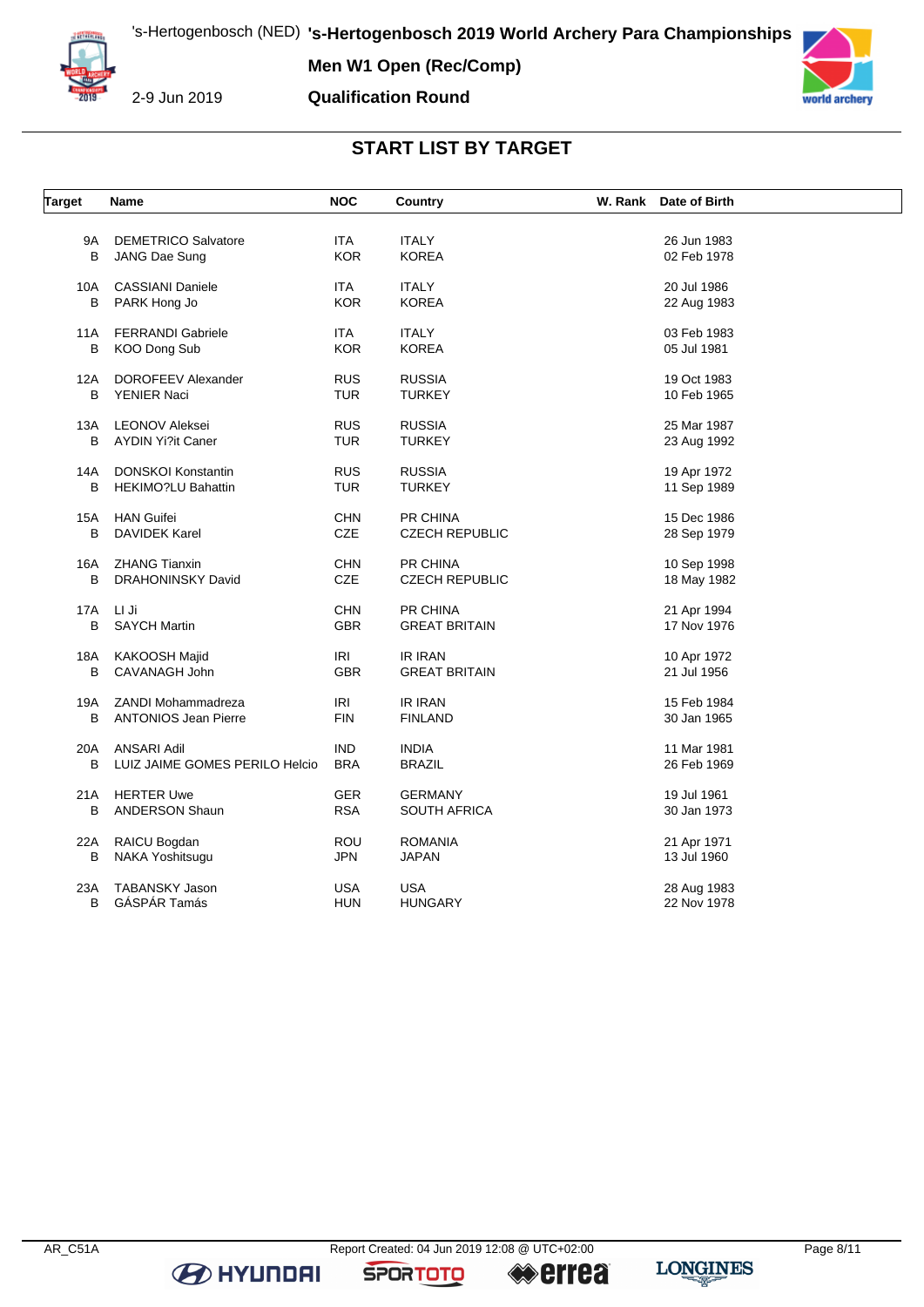

**Women W1 Open (Rec/Comp)**



2-9 Jun 2019

#### **Qualification Round**



#### **START LIST BY TARGET**

| Target          | Name                      | <b>NOC</b> | Country               | W. Rank Date of Birth |  |
|-----------------|---------------------------|------------|-----------------------|-----------------------|--|
|                 |                           |            |                       |                       |  |
| 25A             | <b>CHEN Minyi</b>         | <b>CHN</b> | <b>PR CHINA</b>       | 01 Oct 1990           |  |
| B               | <b>KINGSTONE Victoria</b> | <b>GBR</b> | <b>GREAT BRITAIN</b>  | 07 Aug 1981           |  |
| 26A             | JIANG Linhuan             | <b>CHN</b> | <b>PR CHINA</b>       | 09 Apr 1998           |  |
| B               | <b>RUMARY Victoria</b>    | <b>GBR</b> | <b>GREAT BRITAIN</b>  | 28 Apr 1988           |  |
| 27A             | LIU Jing                  | <b>CHN</b> | PR CHINA              | 17 Aug 1982           |  |
| В               | OKAZAKI Aiko              | <b>JPN</b> | <b>JAPAN</b>          | 10 Jan 1986           |  |
| 28A             | <b>KRUTOVA Elena</b>      | <b>RUS</b> | <b>RUSSIA</b>         | 19 May 1980           |  |
| 29A             | USTINOVA Elizaveta        | <b>RUS</b> | <b>RUSSIA</b>         | 21 Oct 1986           |  |
| B               | MUSILOVA Sarka            | <b>CZE</b> | <b>CZECH REPUBLIC</b> | 06 Jan 1991           |  |
| 30 <sub>B</sub> | <b>BRANDTLOVA Tereza</b>  | <b>CZE</b> | <b>CZECH REPUBLIC</b> | 21 Nov 1985           |  |
| 31A             | PELLIZZARI Asia           | <b>ITA</b> | <b>ITALY</b>          | 20 Oct 2001           |  |
| В               | <b>CORYELL Lisa</b>       | USA        | <b>USA</b>            | 26 Jan 1965           |  |
| 32A             | KIM Ok Geum               | <b>KOR</b> | <b>KOREA</b>          | 09 Mar 1960           |  |

**B** HYUNDAI

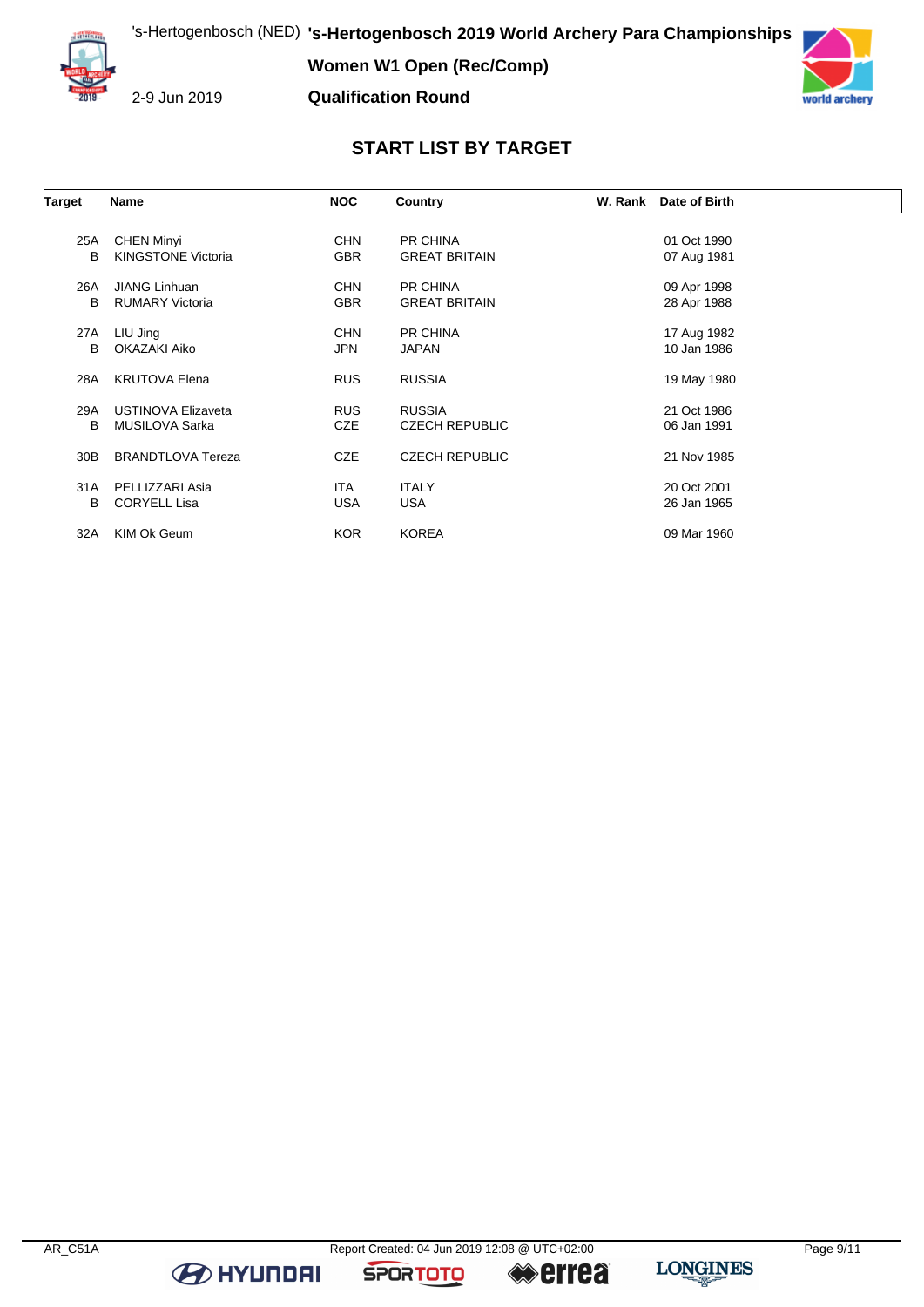**Visually Impaired 1**



2-9 Jun 2019

**Qualification Round**



## **START LIST BY TARGET**

| Target | <b>Name</b>                | <b>NOC</b> | Country              | W. Rank | Date of Birth |  |
|--------|----------------------------|------------|----------------------|---------|---------------|--|
|        |                            |            |                      |         |               |  |
| 2A     | <b>RODGERS Stuart</b>      | <b>GBR</b> | <b>GREAT BRITAIN</b> |         | 23 Apr 1965   |  |
| B      | <b>WALTH Janice</b>        | <b>USA</b> | <b>USA</b>           |         | 18 Jun 1959   |  |
| 3A     | NICHOLL Richard John       | <b>GBR</b> | <b>GREAT BRITAIN</b> |         | 13 Sep 1971   |  |
| В      | CASELLAS ALBIOL Jordi      | <b>AND</b> | ANDORRA              |         | 02 Aug 1963   |  |
| 4A     | <b>MARTIN ANAYA Daniel</b> | <b>ESP</b> | <b>SPAIN</b>         |         | 16 Mar 1994   |  |
| В      | <b>HOCKLEY Hazel</b>       | <b>AUS</b> | <b>AUSTRALIA</b>     |         | 01 Apr 1953   |  |
| 5A     | PANARIELLO Matteo          | <b>ITA</b> | <b>ITALY</b>         |         | 19 Mar 1988   |  |
| в      | <b>MISOS Christos</b>      | <b>CYP</b> | <b>CYPRUS</b>        |         | 09 May 1978   |  |
| 6A     | VANHOLLEBEKE Ruben         | <b>BEL</b> | <b>BELGIUM</b>       |         | 28 Feb 1977   |  |

**B** HYUNDAI

**SPORTOTO** 

**errea**